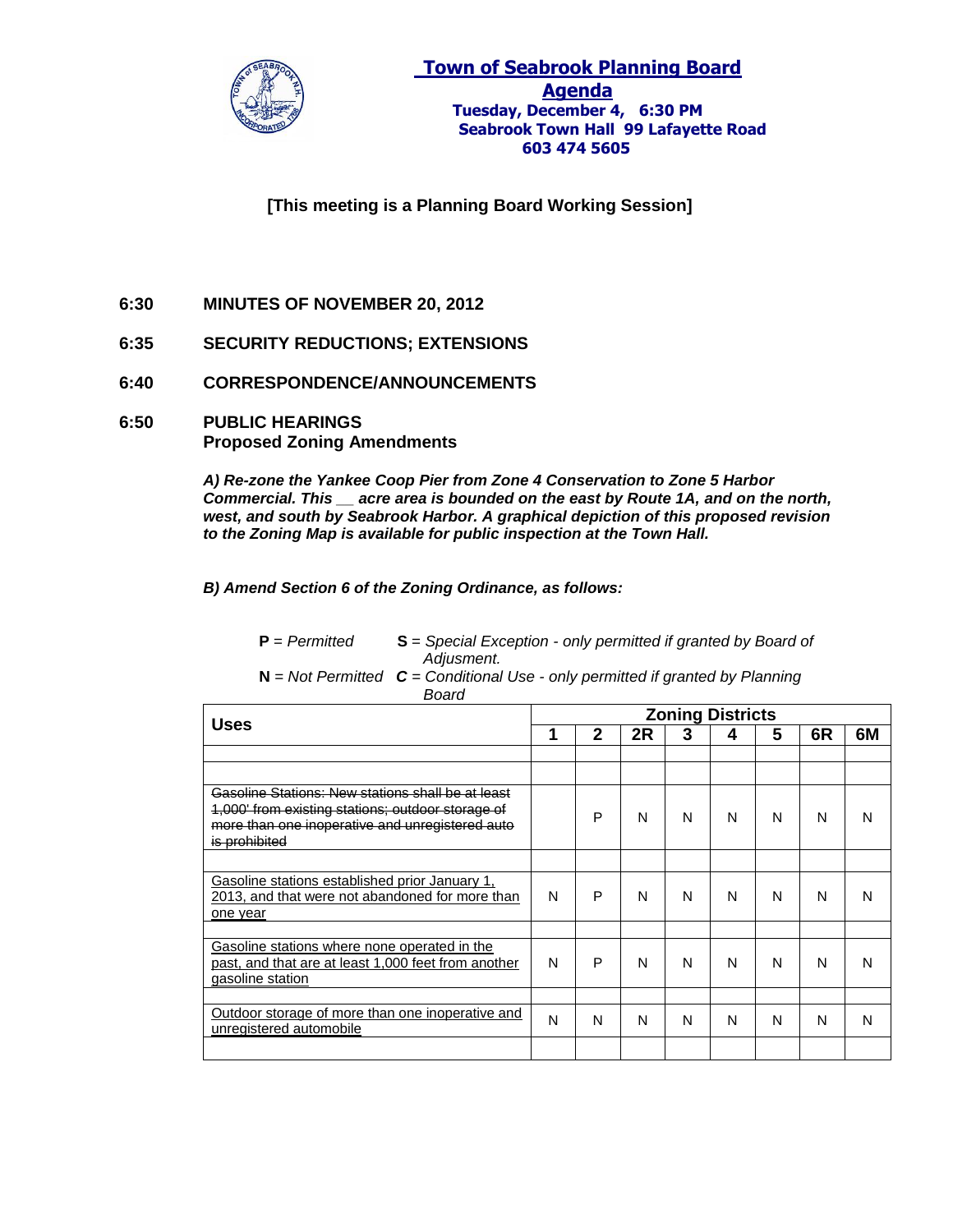

## **C) Add the following to Section 11 of the Zoning Ordinance:**

11.700 **Holiday Lighting** – Strings of lights shall only be displayed between November 15 and January 15.

#### *D) Revise Section 16 of the Zoning Ordinance as follows:*

16.300 **Prohibited Uses:** The following uses are not permitted in the Aquifer Overlay Protection District without proper approval from NH Department of Environmental Services (NHDES) - Water Bureau:

16.301 All handling, disposal, storage, processing or recycling of hazardous or toxic materials;

16.302 Disposal of solid waste. Brush and stumps may be disposed of only if generated from clearing land and are buried on the same site from which they were cleared. When buried they must be at least 4 feet above the existing water table;

16.303 Disposal of liquid or leachable wastes without approval from NHDES;

16.304 Dumping of snow containing de-icing chemicals brought from outside the Aquifer Protection Overlay District;

16.305 Storage of road salt or salted sand except in enclosed, covered storage constructed in accordance with the standards of the U.S. Environmental Protection Agency (EPA);

16.306 Subsurface storage of petroleum and other refined petroleum products, except as regulated by the NHDES. The placement of residential underground storage tanks for petroleum and other refined petroleum products shall be allowed only in conformance with NHDES underground storage tank guidelines for commercial uses;

16.307 Automotive service and repair shops, filling stations, car washes and junk and salvage yards;

16.308 Industrial uses which discharge contact type process waters on site;

- 16.309 Commercial animal feedlots;
- 16.310 Mining of land and excavation of sand or gravel;
- 16.311 Septage lagoons.

*E) Add the following to the definition of Home Occupation in Section 2 of the Zoning Ordinance:*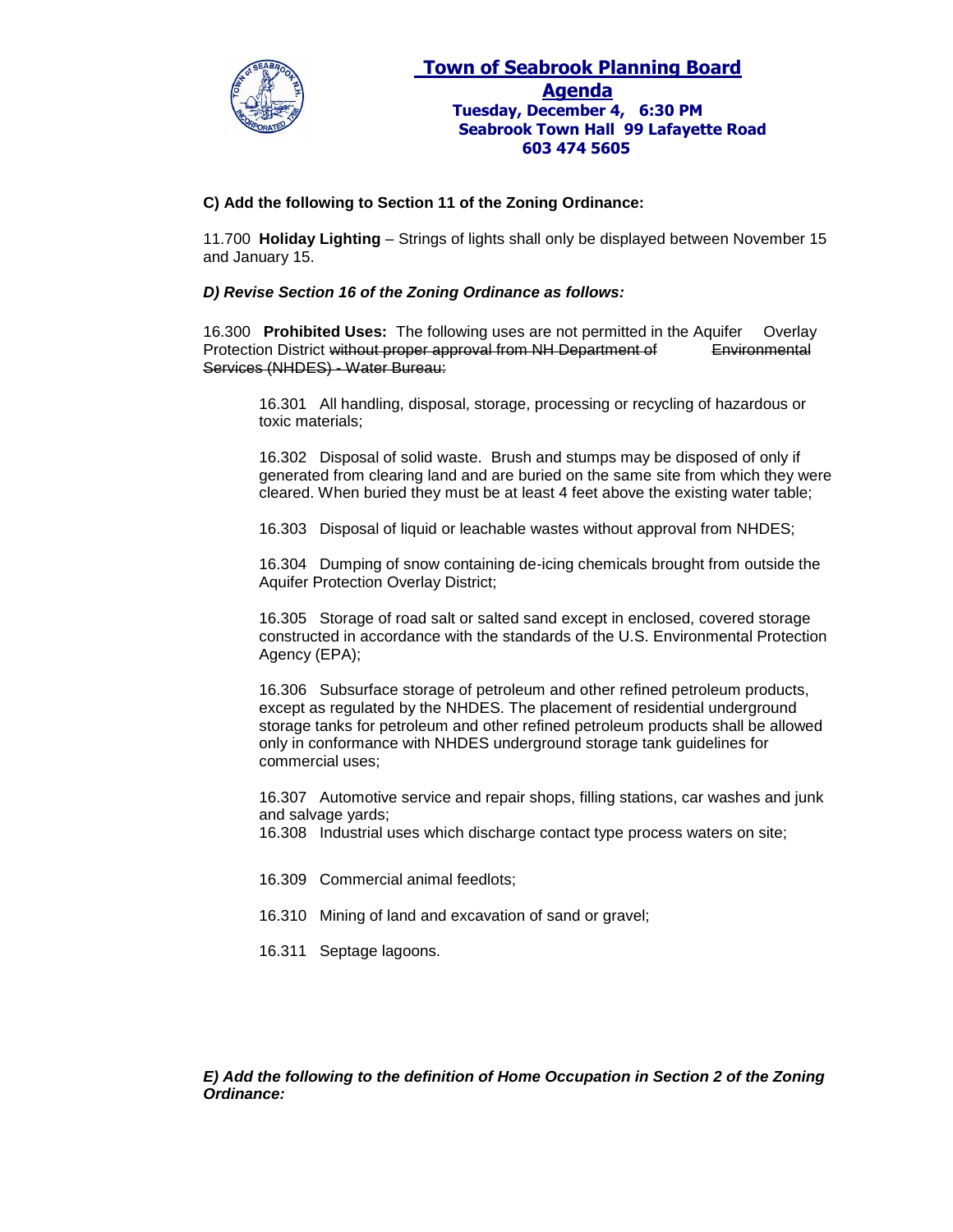

# **Town of Seabrook Planning Board Agenda Tuesday, December 4, 6:30 PM Seabrook Town Hall 99 Lafayette Road 603 474 5605**

**Home Occupation** is a home-based business that has no noticeable impact on the quality and character of Seabrook's residential districts. In order to qualify as a Home Occupation, the business must meet all of the following standards:

1) no more than two non-resident employees; 2) it is not a nuisance; 3) it is conducted within a pre-existing building; 4) parking is located off the street, and the vehicles are subject to zoning setbacks for structures; 5) no emission of odor, smoke, dust, vibration, or noise that is discernable from the property line; and

6) no on-site storage of hazardous, flammable, or explosive materials other than small quantities of products that are intended for normal household use, 7) no more than \_\_ vehicles may be parked on the property at any one time, and 8) no more than \_\_ delivery vehicles may visit the property on any one day.

# *F) Amend Section 1.300 of the Seabrook Building Code, as follows:*

1.300 **The New Hampshire Building Code** (see NH RSA Chapter 155-A) is hereby adopted as it now exists and as it may be amended from time to time by state law.

#### 1.300 **National Codes** – All building shall adhere to the 2009 editions of the following:

- A International Building Code;
- A International Mechanical Code;
- A International Plumbing Code;
- $\text{A}$  International Residential Code (for One and Two-Family Dwellings);
- A International Energy Conservation Code;
- A National Electrical Code.

Additional codes adopted by reference herein, pursuant to NH RSA 674:51 and NH RSA 674:51-a, include:

- A International Property Maintenance Code;
- $\textstyle\bigwedge$  International Fuel Gas Code, published by the International Code Council;
- $\blacktriangle$  NFPA 101 Life Safety Code, published by the National Fire Protection Association; and,
- $\triangle$  New Hampshire State Fire Code NFPA 1 Uniform Fire Code, published by the National Fire Protection Association.